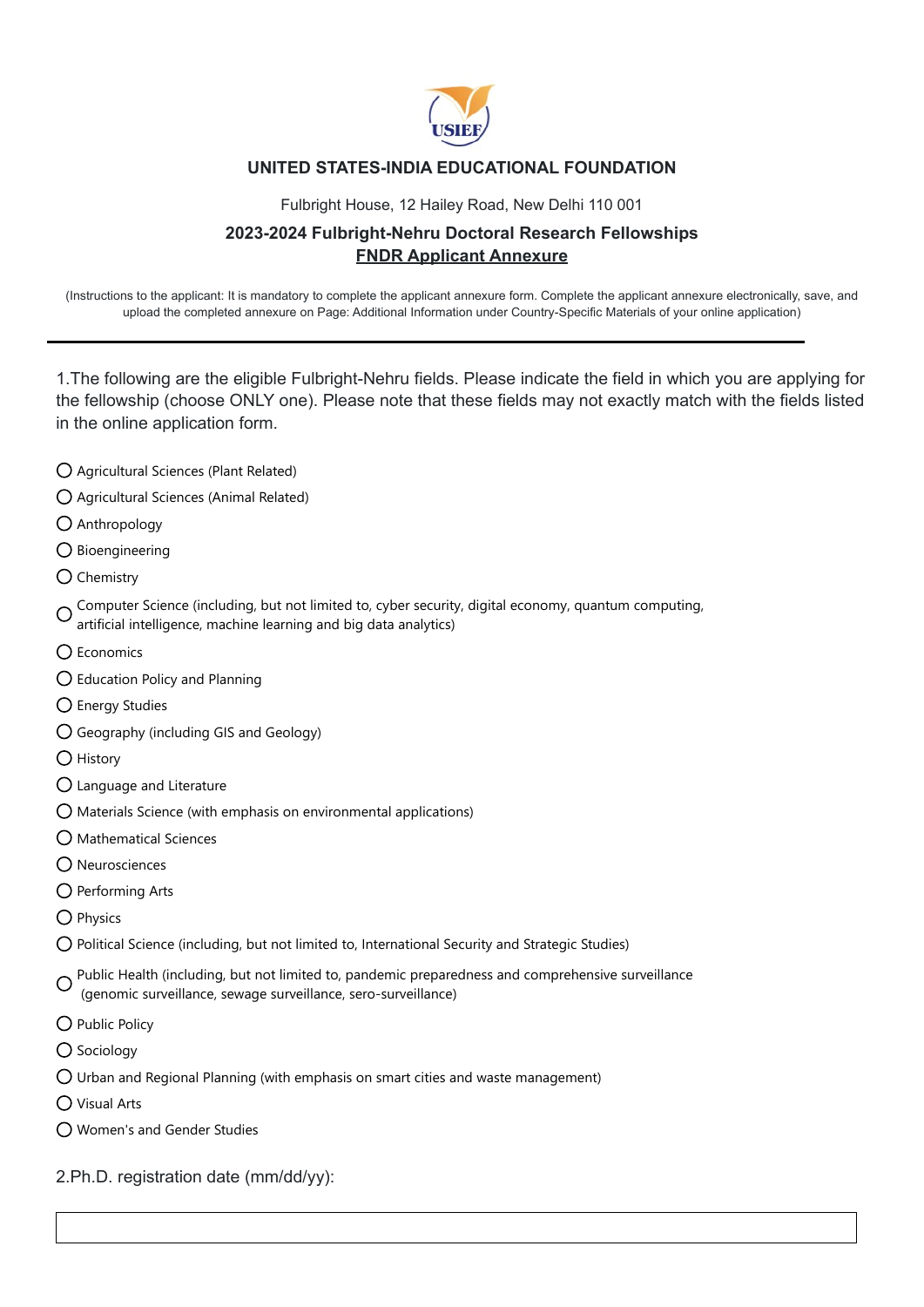3.Title of the Ph.D. dissertation/thesis:

4.Title of Fulbright-Nehru Doctoral Fellowship Project:

**5.Expected Ph.D. thesis submission date (mm/dd/yy)** [Your expected Ph.D. dissertation/thesis submission date should not be earlier than three months after your Fulbright-Nehru grant end date. For example, if May 2024 is your grant end date, you cannot submit your thesis before August 2024]: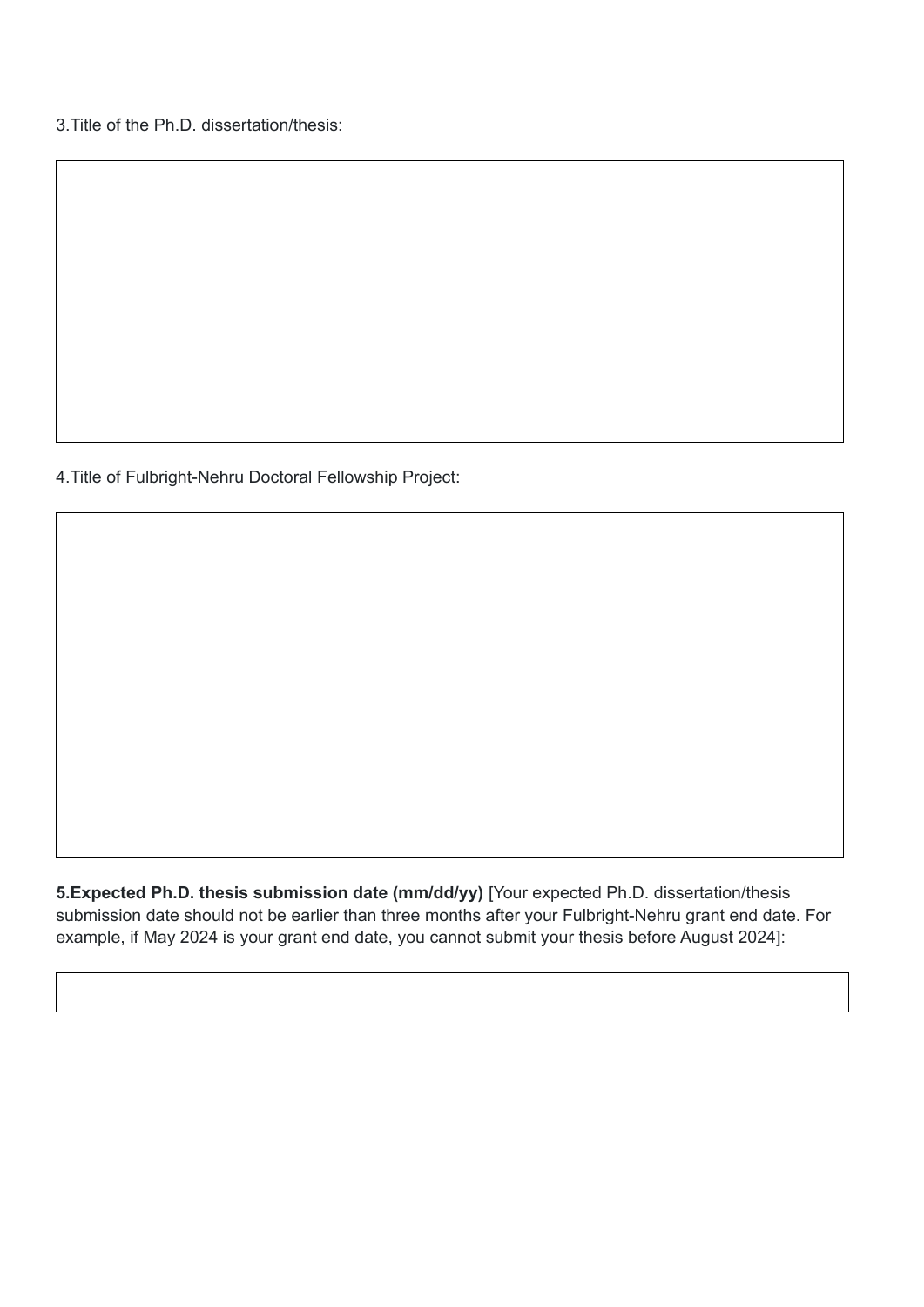6.The purpose of the Fulbright-Nehru Program is the promotion of mutual understanding among people of the U.S. and India. This involves more than academic/professional work. During your Fulbright-Nehru grant, do you anticipate becoming involved in any way with your host society beyond the scope of your immediate academic objectives? If yes, explain how. If no, why not? Please use only the space provided. Your response should not exceed 10 lines of text:

**7.For employed applicants only:** If employed, you should obtain the employer's endorsement for your Fulbright-Nehru application. Please obtain the endorsement from the appropriate administrative authority (e.g., Vice Chancellor/Registrar/Principal/Director) and not the immediate supervisor or head of the department.

Please indicate if you have requested your employer for this endorsement (choose as appropriate):

O Yes

 $O$  No

If yes, please answer the following questions:

7a. Will you upload the scanned copy of the FNDR Employer's Endorsement Form under Additional Documentation on the Page: Additional Information of your online application? (choose as appropriate)

 $\bigcap$  Yes

 $O$  No

7b. If you are not uploading the FNDR Employer's Endorsement Form, is your employer sending the "FNDR Employer's Endorsement Form" directly to USIEF so as to reach no later than July 15, 2022 (choose as appropriate).

 $\bigcap$  Yes

 $O$  No

If you are uploading the FNDR Employer's Endorsement Form then you must do so before you submit your online application. You cannot make any changes or upload documents once you submit your online application.

Important: Please note that if you are required to route your application through proper channel then your application will be considered ineligible without the "FNDR Employer's Endorsement Form".